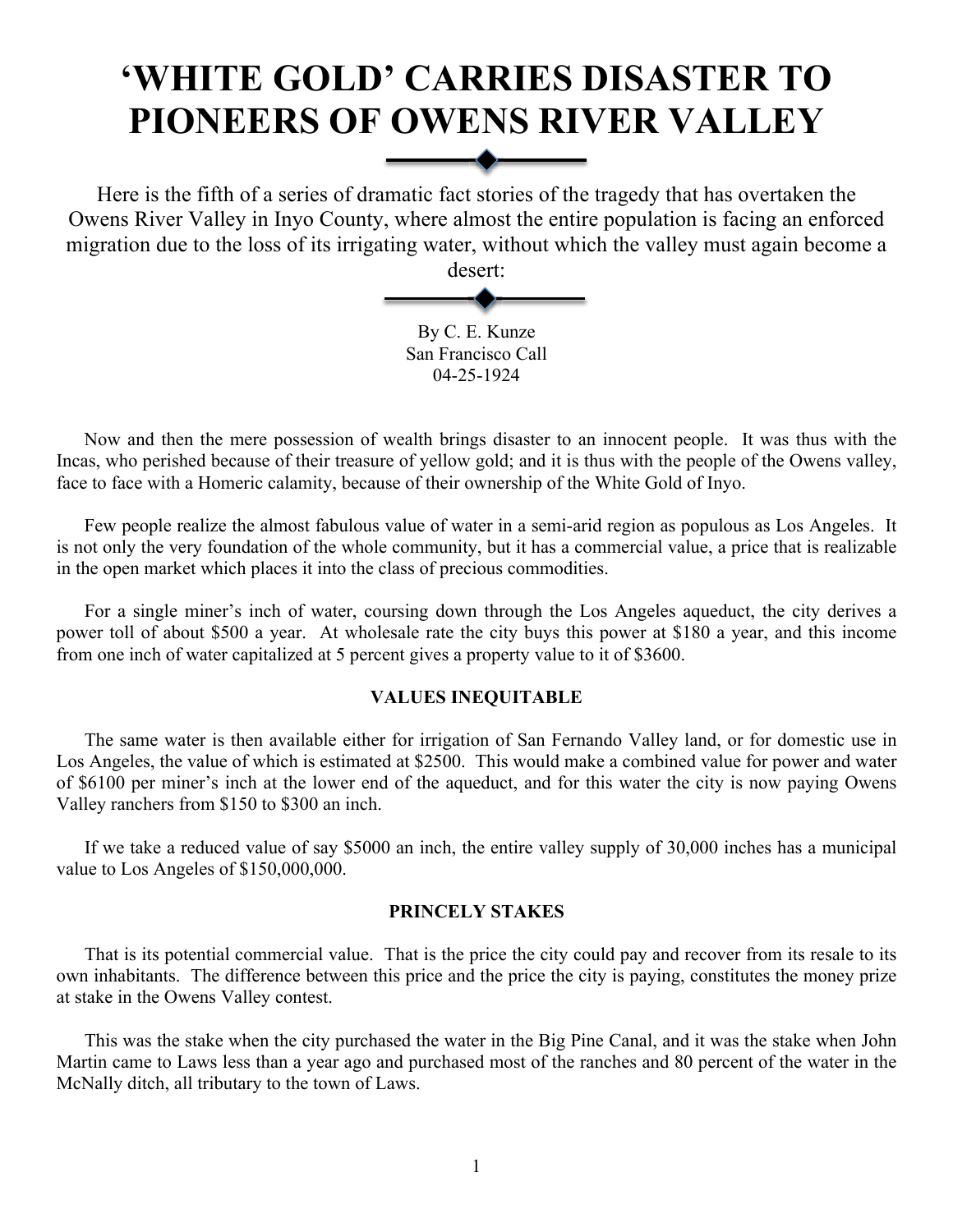Laws is the railroad shipping point for the town of Bishop, six miles northeast of Bishop. It came into existence when D. O. Mills, founder of the Bank of California, built the old Carson and Colorado narrow gauge railroad southward from the mining camps of Candelaria and Bellville through the Owens Valley to tap the mineral wealth of Cerro Gordo and other southern Inyo mines.

#### **MARY DEYO, FOR INSTANCE**

North of Laws lives Mrs. Mary Deyo, owner of forty acres of land, and a water right in the McNally ditch. Mrs. Deyo is the widow of a Civil War veteran and her life has been a veritable bed of desert cactus. For many years a kind hearted merchant in the town of Bishop has sent her a check monthly with which to keep the wolf from her door, for she was never strong enough to work her little plot of land.

When the McNally purchase was made, John Martin offered her \$4000 for her place. He cared nothing for her land, but she owned twenty five inches of water in the McNally ditch, which to the city, at the southern end of the aqueduct, has a commercial value of \$5000 and inch – at the very least. As the population in Los Angeles increases this value goes higher and higher.

#### **SELLS FOR A "SONG"**

Mrs. Deyo, unacquainted with water values, and unable to work her own land, asked \$5000 for her property. Martin offered her \$4000, but she wouldn't take that. Five thousand is so little it will not support her, unaccustomed as she is to comfort and schooled as she is in the arts of penury, but she sees her neighbors all selling and she lets her precious white gold go at \$200 an inch.

# **ANOTHER EXAMPLE**

One of Mrs. Deyo's neighbors is C. A. Peak. He, too, is the owner of forty acres of land under the McNally ditch, with a water right of twenty-five inches.

Peak's wife has been an invalid for many years, leaving to him the sole care of their four children. His farm is under cultivation. In recent years the wife and mother has been taken to a hospital as a state ward. Peak placed a price of \$12,000 on his ranch. Martin, land buyer for the city, offered him \$5000. Peak would not sell, but most of his neighbors did, and through them the city gained its objective, the control of the McNally canal. Now Peak has been punished. He has been classed with an obstreperous minority and the city refuses to pay him any price at all for his property. He is absolutely at the city's mercy, for it controls 80 percent of the ditch stock, has placed its own people in charge of the property and controls the entire water flow to which the McNally stock has a right.

# **A CITY'S MERCY**

If the city chooses to do so, it can run the entire McNally stream down the river, and Peak's only recourse will be a suit in law. Under the circumstances, he can neither plant a crop with the assurance that it will mature, nor can he sell his property, for, other than the city, no one would pay him a dollar for it.

These are not isolated cases. There are a dozen people on the McNally ditch in Peak's situation. These cases are being duplicated wherever the city's land buyer moves.